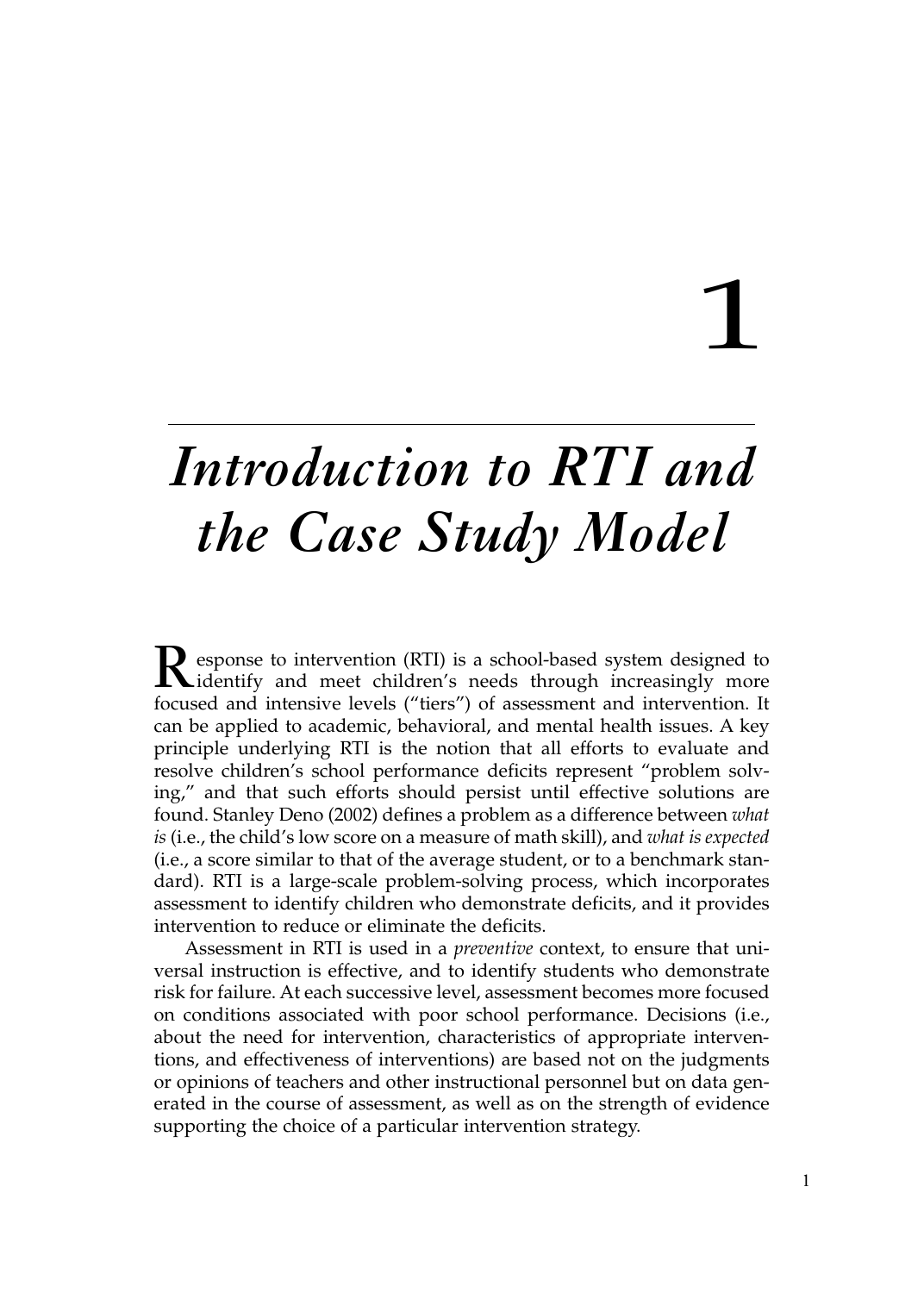In a *remedial* context, RTI is used to gather information needed to select appropriate interventions and to monitor their effects. Intervention in RTI consists of scientific, research-based strategies to remediate deficient performance, provided on a classroom, group, or individual basis. Increasingly more intensive and specialized forms of intervention are introduced as children demonstrate failure to respond adequately to interventions provided at each successive level. At the most intensive level (Tier 3), the selection of an appropriate and effective intervention requires in-depth study of factors contributing to or maintaining the child's performance deficit. This process—along with procedures to monitor and judge the success of interventions—is implemented in the form of a case study.

### **CONTEXT AND HISTORY**

Although relatively new to the field of school psychology, the conceptual and practical foundations of the RTI model are not new. In the field of special education, attention has long been paid to the need to track children's academic progress and to apply evidence-based interventions to their learning problems (Deno & Mirkin, 1977; Ysseldyke & Algozzine, 1982). In recent years, the shift in attention from procedural accountability (i.e., are schools following the rules?) to accountability for student outcomes (i.e., are students learning?) has created an ideal environment for RTI, with its emphasis on routine and systematic assessment of student performance. The Elementary and Secondary Education Act (ESEA), reauthorized in 2001 as the No Child Left Behind Act (2002), mandated the attainment of satisfactory levels of academic skills by all children, lending a sense of urgency to efforts to improve instruction and intervention for underperforming students.

In the mid-1970s, the behavioral consultation (BC) model was introduced as a method for defining student performance problems, identifying contributing factors, developing interventions targeting those factors, and measuring the success of interventions (Kratochwill & Bergan, 1990) (See Table 1.1 for a summary of the stages of the BC model). Variations of the BC model have evolved over the years and have been adopted by most states in policies requiring intervention in general education, prior to consideration of special education eligibility (Buck, Polloway, Smith-Thomas, & Wilcox Cook, 2003).

Numerous studies support the effectiveness of BC and its procedural offspring for addressing children's school performance problems (Burns & Symington, 2002). The emphasis of these approaches on the collection of data to describe student performance and measure intervention outcomes has been complemented by the growing popularity of assessment techniques such as Curriculum-Based Measurement (CBM), which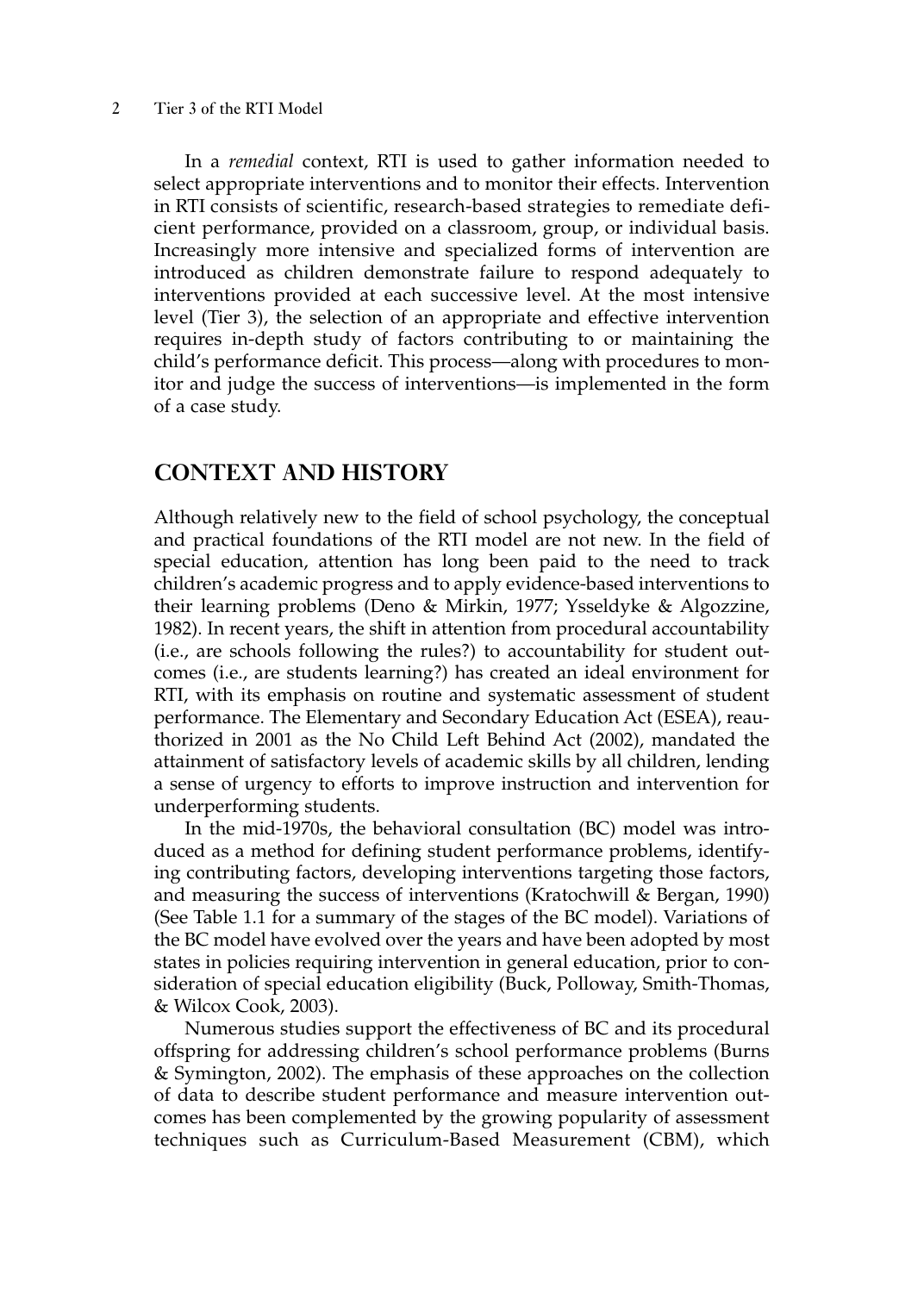**Table 1.1** The Four General Stages of Behavioral Consultation

- 1. Problem identification (definition of the problem in measurable terms, including comparison with some standard or norm that defines "expected" performance)
- 2. Problem analysis (study of the factors that are contributing to the problem; in functional assessment, this includes developing and testing hypotheses about environmental factors that are functionally related to the problem)
- 3. Plan implementation (intervention carried out according to a plan that includes frequent measurement of the child's progress during the intervention as well as monitoring of intervention fidelity)
- 4. Problem evaluation (review and analysis of progress-monitoring results to determine whether the intervention should continue, change, terminate, or be phased out)

*Source:* Adapted from Bergan and Kratochwill (1990)

directly measure children's academic skills (Hosp, Hosp, & Howell, 2007). These developments provide technical support for RTI, with its dual emphasis on assessment and intervention as key elements of effective educational practice.

A third factor has contributed to the growing influence of the RTI approach: the poor "treatment validity" of so-called "test-and-place" practices, in which diagnostic evaluations often led to special education placement (where appropriate interventions were assumed to occur). Testand-place practices have been criticized for their use of evaluation procedures that seek to identify deficits in individual aptitudes—often inferred from the results of individual intelligence tests. This, in turn, leads to recommendations for interventions to remediate those deficits (and, by further inference, the academic problems thought to result from aptitude deficiencies).

However, research support for this approach has been limited, and efforts to link test-and-place practices with meaningful and effective intervention have been largely unsuccessful (Reschly & Ysseldyke, 2002). In contrast, RTI employs direct measurement of academic performance and behavior, identifying relationships between problems and environmental factors through a process of hypothesis testing. When appropriate targets for intervention have been identified (e.g., opportunities for students to practice skills, incentives for accurate performance), strategies are devised to modify or create environmental conditions that will optimize the potential for improved student performance.

Finally, while the RTI model can be applied to a range of suspected disabilities, its growing popularity can be traced to concerns about unacceptably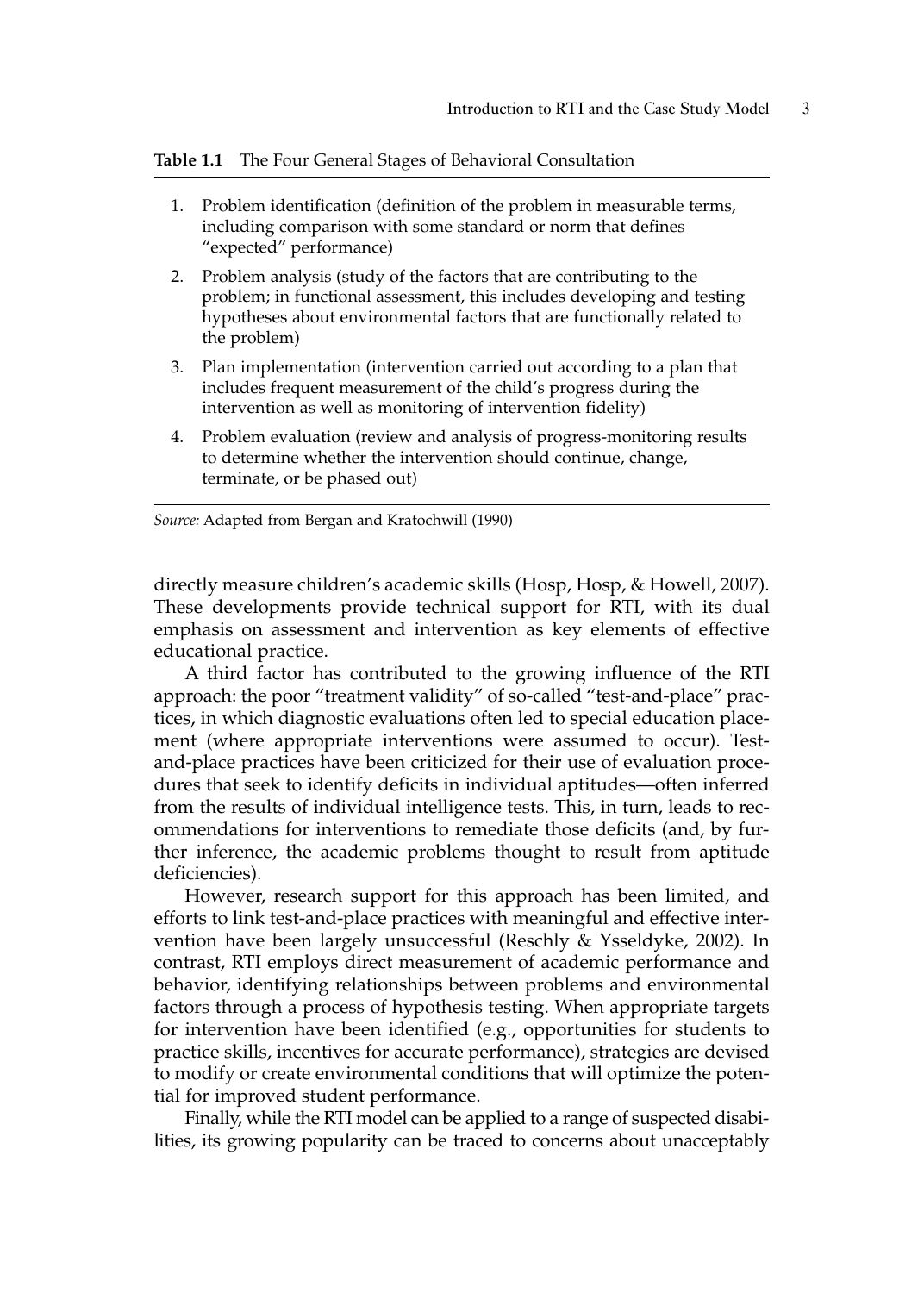high rates of learning disability diagnosis and special education placement. This disability category accounts for just over 50% of children enrolled in special education programs (Vaughn & Fuchs, 2003). Federal government initiatives clearly conveyed concern about problems that were apparent in practices used to identify learning disabilities.

In December, 2003, the National Research Center on Learning Disabilities (NRCLD) (2004) held a symposium to explore alternatives for meeting the needs of children with specific learning disabilities. Created by the U.S. Department of Education (Office of Special Education Programs, OSEP), the NRCLD, a joint endeavor of Vanderbilt University and the University of Kansas, had been given the task of conducting research and helping schools learn about more effective service delivery models. Prior to this symposium, OSEP had sponsored the *Learning Disabilities Summit: Building a Foundation for the Future* in August, 2001, and commissioned a series of white papers and roundtable discussions on the topic (Bradley, Danielson, & Hallahan, 2002).

The *Executive Summary* of the 2003 NRCLD Symposium outlines the problems that led to the OSEP initiative:

the exponential increases in the number of students who are considered to have learning disabilities, the reliance on IQ tests, the exclusion of environmental factors, the inconsistency in procedures and criteria within school districts and across states, and the reliance on aptitude-achievement discrepancy formulas and the manner in which they are used." (NRCLD, 2004, p. 1)

In addition to these concerns, Kavale and Forness (1999), reported results of a meta-analysis of research on special education suggesting that placement of children with disabilities in special education programs *in itself* often did not result in meaningful improvement, perhaps due in part to lower student performance expectations.

In the 2004 reauthorization of IDEA, legislators addressed these concerns by offering an alternative to traditional test-and-place practices. Specifically, the law allowed schools to "use a process that determines if the child responds to scientific, research-based intervention as part of the evaluation procedures" (Individuals with Disabilities Education Improvement Act, 2004, P.L. No. 108-446, par 614). Commonly interpreted as a reference to RTI, this language suggests that the process of delivering interventions based on ongoing performance assessment can serve as a basis for determining whether a child has a specific learning disability. It shifts emphasis from a determination of disability based on results of diagnostic tests administered at one point in time to an examination of data resulting from the application of interventions over time.

In summary, a variety of factors has created an environment conducive to RTI implementation, including mandates for accountability, the evolution of behavioral consultation and related models for service delivery, the push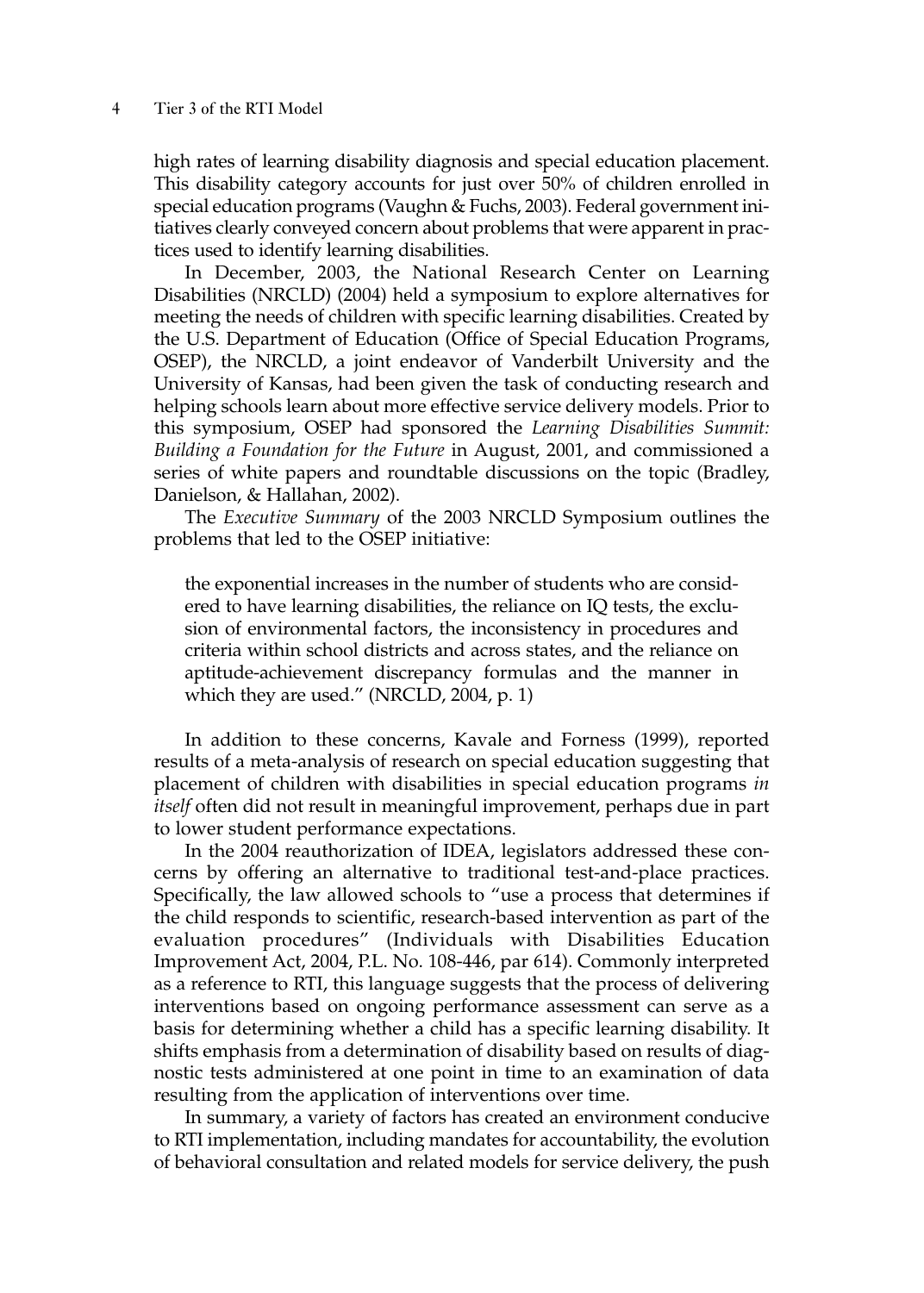for evaluation practices with greater "treatment validity," and dissatisfaction with assessment and placement practices for children with specific learning disabilities.

# **THE RESPONSE TO INTERVENTION PROCESS**

Assessment and intervention practices employed in the RTI model are typically described in context of three "tiers," organized hierarchically to reflect increasingly more focused assessment and more intensive intervention (Figure 1.1).

**Tier 1.** Tier 1 is considered a form of "primary prevention," in that it involves all children in high quality, research-based core instruction, as well as periodic assessment of performance. It is similar to the evidence-based practice of inoculating all children against disease or conducting periodic "well-child" exams to ensure satisfactory development. Tier 1 includes differentiated instruction (e.g., flexible grouping) and classroom accommodations (e.g., study aids) to enhance children's understanding of core instruction. Universal screening at Tier 1 consists of quarterly assessment of



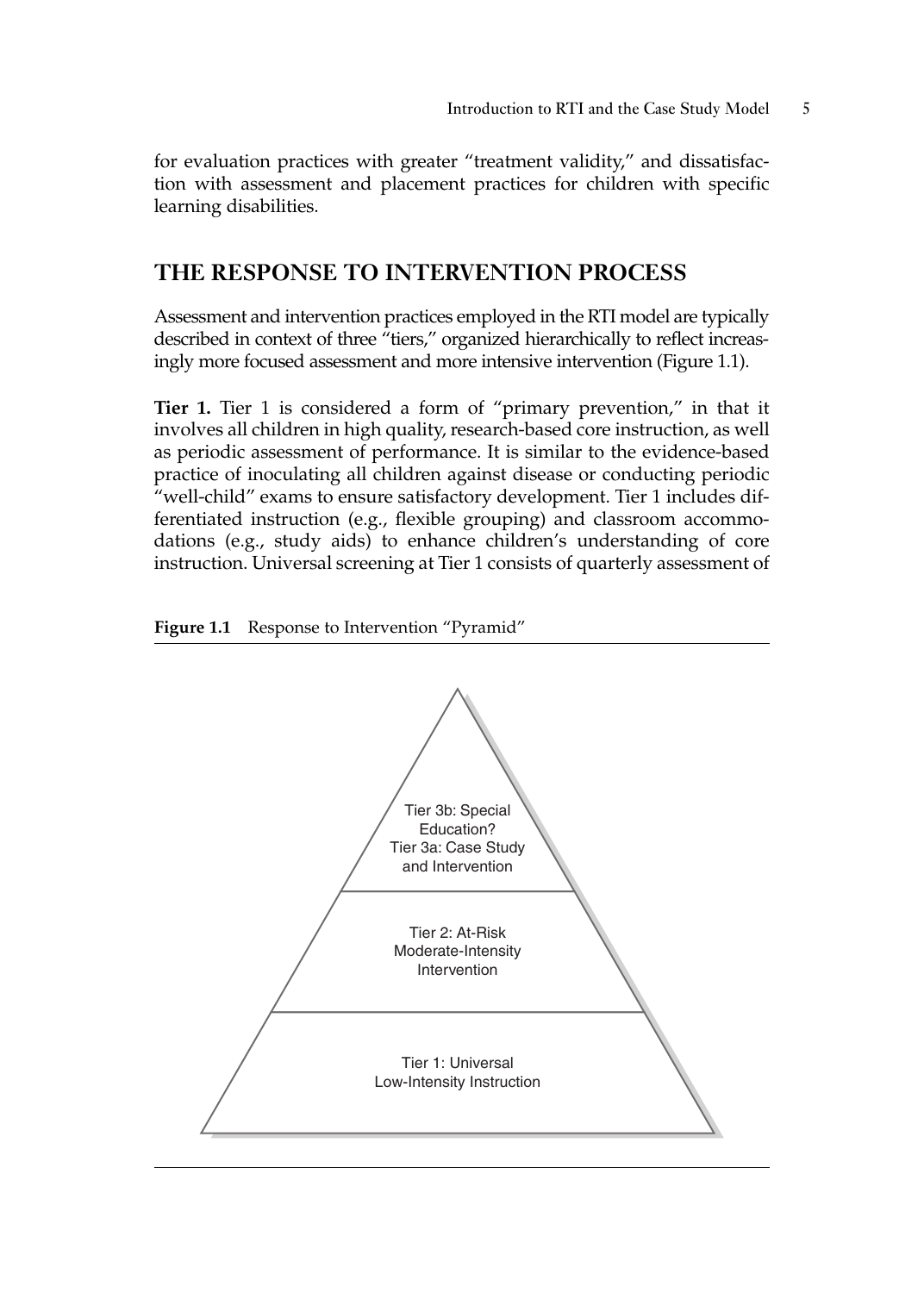key academic and behavioral targets or skills. Local norms can be generated from these assessment results and, along with benchmark standards, are used to evaluate students' progress toward established goals. Tier 1 assessment also may include strategic monitoring of the performance of students who display moderate performance deficits and of emergent reading skills of students in the primary grades.

**Tier 2.** When Tier 1 assessment identifies children who are not making adequate progress, the second level of the assessment and intervention process is activated. Tier 2, a form of "secondary prevention," consists of "additional individual instruction, small group instruction, and/or technology-assisted instruction to support and reinforce skills taught by the classroom teacher" (McCook, 2006, p. 30) or interventions to reduce the occurrence of behavior problems among individuals known to be at risk. Tier 2 interventions are generally chosen from a set of research-based strategies selected by the school for remediation of targeted academic and behavior problems. They are considered to be of moderate intensity because they involve more resources than would be available to entire classes, but do not require the highly specialized resources and strategies that are delivered at Tier 3.

What kinds of intervention are used at Tier 2? In some cases, Tier 2 interventions—which are always offered *in addition to* the instruction of Tier 1—consist simply of additional time and opportunity for review and practice of skills, which can be provided by the general education teacher, a classroom aid, or even the student or the student's classmate. Other Tier 2 interventions make use of ancillary personnel, such as federally funded reading and math tutors, who provide additional instruction for students having difficulty acquiring skills, or classroom aids who monitor and provide feedback and incentives for targeted behaviors. However, the mere assignment of a student to an existing remedial program does not guarantee that a valid, research-based intervention will be used at Tier 2. Instead, instructional practices and materials and behavior plans should be reviewed to ensure that they have research support and that the intervention strategies themselves are used in an appropriate and consistent manner.

Still other Tier 2 interventions are drawn from the "standard treatment protocols" developed by literacy experts, particularly for use with children in the primary grades. The "empirical approach" to problem solving also can be used; in it, general education teachers or teams select interventions from an array of strategies that research has shown to be effective for various types of problems, without testing their effectiveness for specific children (e.g., repeated readings or listening previewing for reading fluency problems, active teaching of classroom rules with incentives for compliance in the case of behavior problems).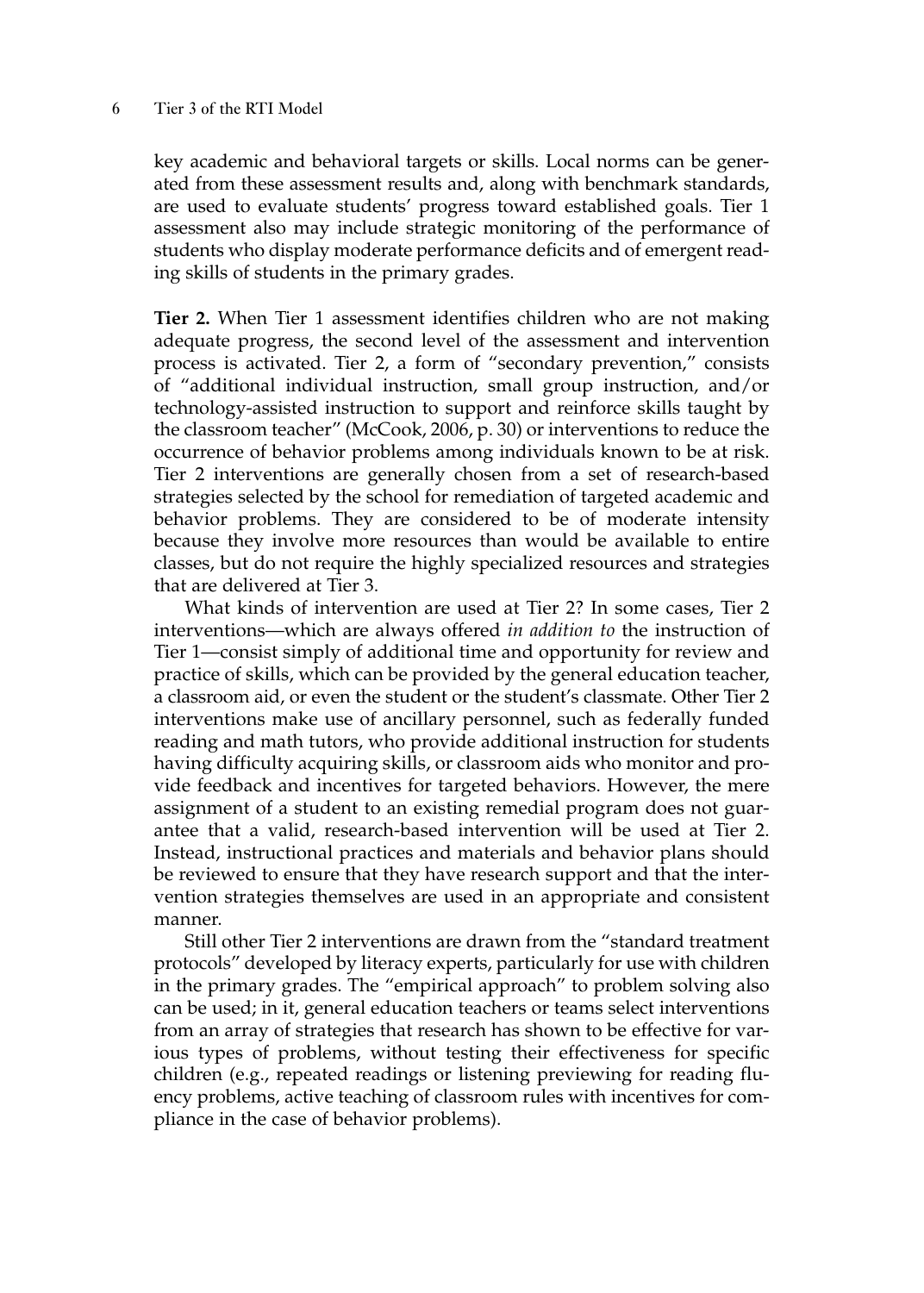**Tier 3.** The topmost area of the pyramid-shaped RTI model is reserved for those (relatively few) students who do not make adequate progress at Tier 2. The assumption underlying Tier 3 is that instruction and interventions delivered at Tiers 1 and 2 have not targeted the actual cause of the problem, so further assessment is needed. The case study model provides a framework for this assessment. It uses a planning process that takes into consideration children's unique needs and circumstances, in contrast to Tiers 1 and 2, where *standardized* interventions are offered to children who demonstrate risk for failure.

Unlike Tiers 1 and 2, Tier 3 has not received much attention in discussions of the RTI model, probably because it is often considered to be equivalent to special education. In fact, The National Research Center on Learning Disabilities (2007) observes that, "in most schools, Tier 3 might be synonymous with special education," although the author goes on to describe it as "sustained, intensive support in the specified area of need ... tailored to the individual student ... [which] may continue for much longer periods, depending on student need" (p. 7). The difficulty with equating Tier 3 with special education placement is that it does not allow for the conceptual framework of RTI as a problem-solving model to be incorporated into the third tier of the process. Although special education services and comprehensive evaluation to determine eligibility may occur at Tier 3, the tier is defined in more general terms as individual assessment and intervention to meet children's unique and specific needs, without regard for the setting (special vs. general education) in which it occurs.

The case study procedure in this text presents Tier 3 in two phases (see Figure 1.2); Tier 3a consists of the application of the case study procedure to generate and test explanations (hypotheses) for the child's performance problem. When a "high probability" hypothesis has been identified, interventions targeting factors implicated in that hypothesis can be developed and monitored to evaluate effectiveness. Interventions may vary in intensity, from low (e.g., additional practice opportunities in a peer-assisted learning context, based on a hypothesis of "insufficient practice"), to moderate (e.g., daily small group instruction to teach decoding or comprehension skills, based on a hypothesis of "insufficient help/instruction"), to high intensity (e.g., daily one-to-one instruction using curricular materials from a lower grade level). Children who require high-intensity interventions receive them in context of Tier 3 (often, but not always, on an individual basis), while those requiring less intensive intervention might be assigned to participate in intervention activities already in place for children at Tiers 1 and 2. When a high-intensity intervention is required, it may be of such a specialized nature that a disability is suspected, triggering an evaluation to determine whether entitlement to the intervention in the form of an individual education plan—is warranted.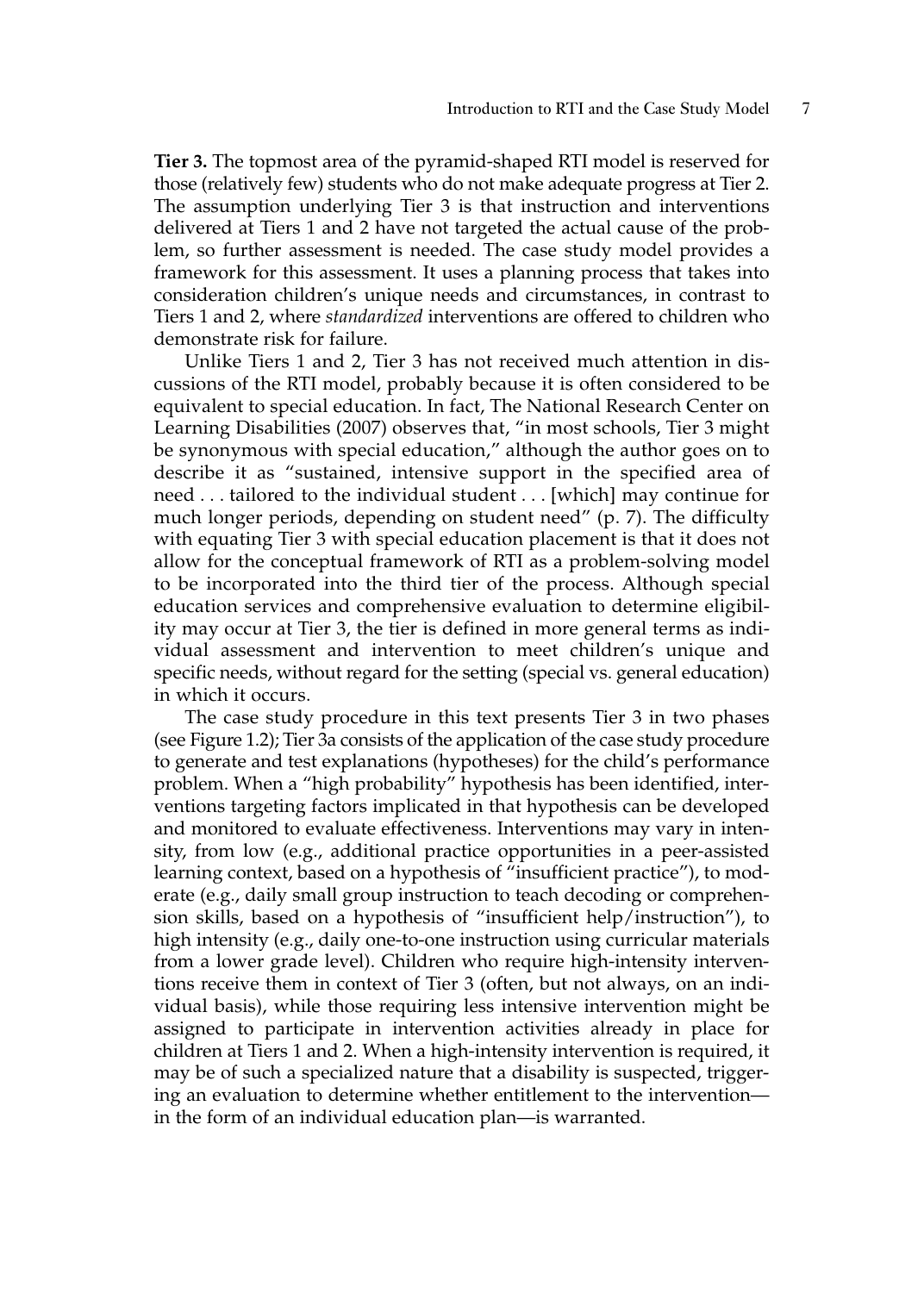



To determine whether a disability is present, interventions of high intensity should be evaluated (Tier 3b) across several criteria: First, whether appropriate, evidence-based interventions were provided as intended at Tiers 1 and 2; second, whether the case study procedure at Tier 3 was applied in an appropriate manner (i.e., with "fidelity"); third, whether the intervention resulting from the case study procedure was provided as intended (i.e., with "integrity"); and, fourth, whether progress-monitoring results indicate that the intervention was effective (successful or promising). These conditions all must be met before the question of eligibility for special education (i.e., legal entitlement to intervention using specialized resources, based on an individual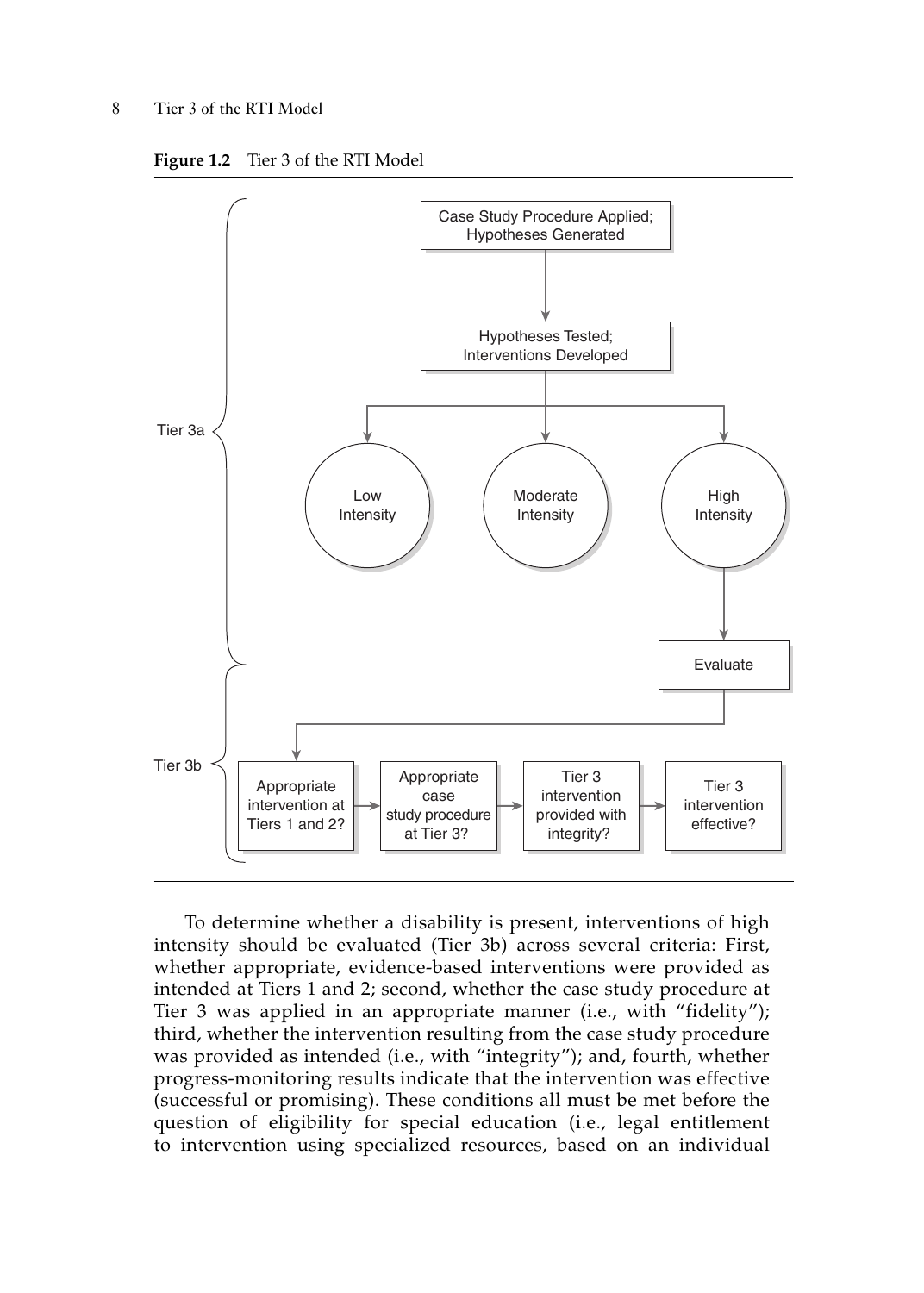education plan) should be considered. The decision-making process associated with special education eligibility determination is described in more detail in Chapter 9.

Although the focus of most of the literature is on academic performance problems, the RTI framework also can be used to address behavior problems. Tier 1 "instruction" would include the behavior management techniques used on a schoolwide or classwide basis, with all students. Schools employing positive behavior supports (PBS), for example, might post the names of students who have demonstrated exemplary behavior or award points to students or classes that have low rates of disciplinary referrals. As long as these methods are used with all students in the class, grade level, or school, they are considered to be Tier 1 instruction.

Students who fail to demonstrate acceptable levels of appropriate behavior under Tier 1 conditions alone are moved to Tier 2, where interventions known to be effective with behavior problems are introduced. An example of a Tier 2 intervention is differential reinforcement, a research-based strategy that involves reinforcement of desired behavior and planned ignoring of undesired behavior. As a Tier 2 intervention, differential reinforcement would be used by teachers with those few students who continue to display unacceptable levels of problem behavior, in contrast to their peers, for whom Tier 1 instruction has proven adequate.

At the next level—Tier 3—assessment is needed to clearly define the problem behavior (and its target or replacement behavior), certify its severity, and identify factors that are causing or maintaining the problem behavior. This information is used to generate hypotheses that are then linked to interventions. In a manner similar to that employed for academic problems, behavioral interventions are monitored through frequent observations of student performance, with comparison to baseline levels of performance and goals established by intervention planners. Inadequate progress toward specified goals is evidence that an effective intervention has not yet been identified, and there is a need to improve or replace the intervention until a satisfactory level of performance has been attained.

# **THE CASE STUDY MODEL AND PREREFERRAL INTERVENTION**

The five-stage process used in this text to describe the case study conducted at Tier 3 is a modified version of the model described by Bergan and Kratochwill (1990) summarized in Table 1.1. It also addresses several problematic features of *prereferral intervention,* an early version of the case study process outlined in the work of Graden, Casey, and Bonstrom (1985a).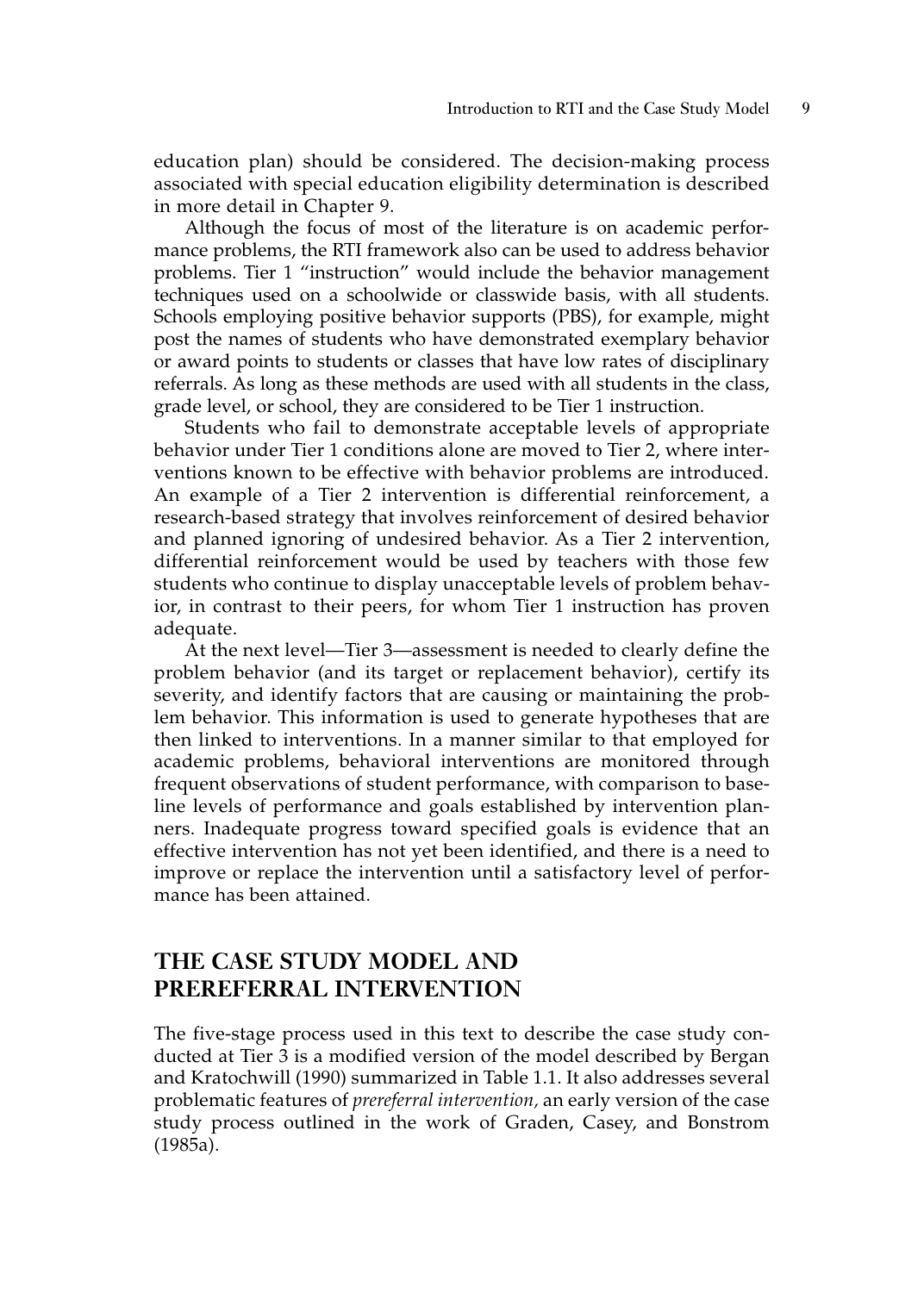Initially conceived as a dyadic consultation process (e.g., involving a teacher and school psychologist), prereferral intervention came to be associated with a team-based delivery model, in which a group of teachers, administrators, and specialists served as consultants, typically to the general education teacher who referred the student. Many terms have been used to describe this model, including *mainstream assistance teams, intervention assistance teams, instructional assistance teams,* and *intervention-based assessment teams.* What they all have in common is a step-by-step problemsolving sequence, typically some derivative of behavioral consultation (Bergan & Kratochwill, 1990). This problem-solving process is used in prereferral intervention to develop and deliver interventions to children in the general education setting. Prereferral intervention, which occurs in general education settings, reported success in reducing referrals to special education, and enhancing student achievement (Graden, Casey, & Bonstrom, 1985a; Fuchs, Fuchs, Bahr, Fernstrom, & Stecker, 1990; McNamara & Hollinger, 2003).

As more states adopted some form of team-based prereferral intervention, it began to be treated as a recommended or mandatory prerequisite to referral for evaluation for a suspected disability (Truscott, Cohen, Sams, Sanborn, & Frank, 2005). This fact, combined with the problems that accompany the transition from laboratory to field (sometimes termed the "research to practice gap"), led to a number of problems that continue to plague field-based prereferral intervention practices. The five most salient problems are related to student outcomes, collaboration and teaming, interventions, decision making, and special education focus; these are explained below, along with the manner in which they are addressed in the case study model employed at Tier 3 of the RTI process.

**Student outcomes.** Although team-based prereferral intervention received positive reviews from educators and, especially, parents, studies using *actual student outcomes* are lacking, and those that do exist report equivocal results (Fuchs, Mock, Morgan, & Young, 2003; McNamara, 1998). In contrast, studies have shown that application of the RTI model in general, and the case study procedure employed at Tier 3 in particular, result in improved student outcomes (Burns, Appleton, & Stehouwer, 2005; Gresham, 2002; MacLeod, Jones, Somers, & Havey, 2001).

Within the case study procedure itself, numerous provisions are made for data-based decision making about the nature and severity of student problems, factors contributing to problems, and the effectiveness of intervention outcomes. These provisions include the use of single-subject designs for hypothesis testing and progress monitoring, as well as decision rules for determining whether the intervention has been successful. In every instance, student performance data are drawn from direct measures such as Curriculum-Based Measurement or behavioral observation. In addition, technical adequacy of the case study can be monitored for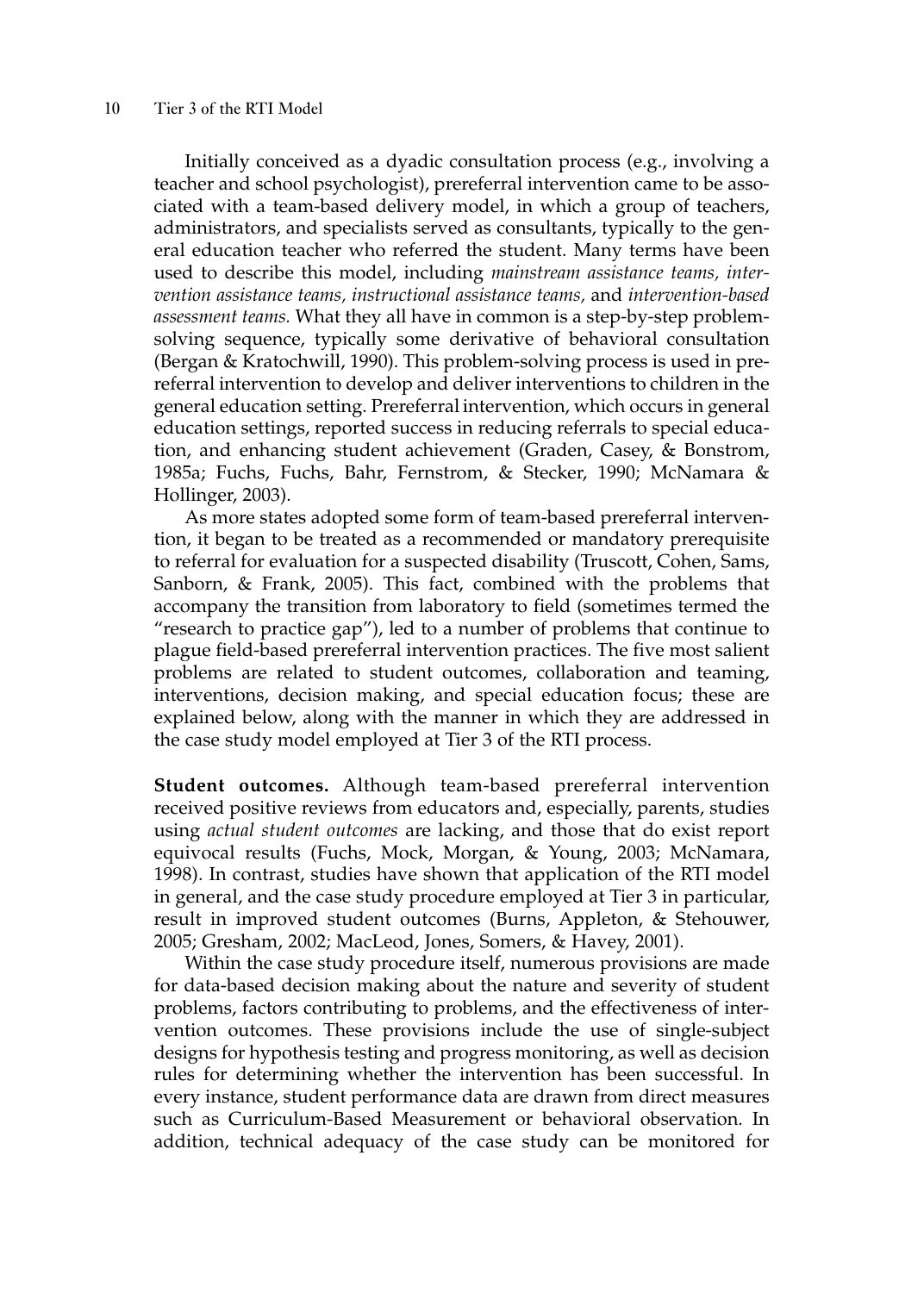fidelity of implementation by using the case study rubric that is presented in this text. All of these provisions enable researchers to link application of the case study procedure—embedded within the RTI model—to data demonstrating improved student outcomes.

**Collaboration and teaming.** Collaboration among stakeholders in the problem-solving process has been cited as a critical component of intervention success (Allen & Graden, 2002). This would seem to be especially important for classroom teachers, who are typically given responsibility for implementing interventions (Slonski-Fowler & Truscott, 2004). However, enthusiasm for team-based "collaborative problem-solving" has been dampened somewhat by observations that many studies demonstrating successful prereferral intervention employed a dyadic consultation model, which does not necessarily translate to the team-based practices currently employed in most schools. Research has shown that the success of teams depends on knowledge and skills, which members may not possess (Flugum & Reschly, 1994; Telzrow, McNamara, & Hollinger, 2000), and that collaboration may not be necessary for successful problem solving (Schulte & Osborne, 2003). Teams report problems in functioning (e.g., inadequate leadership, inequitable task distribution, conflict) that could limit their effectiveness, to the extent that issues related to team dynamics detract from the quality of a team's problem-solving performance (McNamara, Rasheed, & DeLamatre, 2008). Consistent with this observation, Lee and Jamison (2003) found that the fidelity with which a problem-solving sequence was applied was influenced by patterns of interaction among team members. So, although collaborative problem solving was conceived as a coequal partnership between specialists and general educators, in practice, it often did not live up to initial expectations.

In contrast, the RTI model invites collaboration in several ways that are well matched to the strengths of teams, beginning with examination of the results of universal assessments to determine whether instruction is effective and to identify students in need of intervention. Teams also play a key role in creating structures to support the delivery of interventions at Tier 2; Burns and Gibbons (2008), for example, have suggested that grade-level teacher teams should meet regularly to examine the progress of students and troubleshoot interventions. However, the RTI process is not limited to deployment in team meetings focusing on the needs of a small subset of students, but it is a part of the everyday operation of the school.

The RTI model, including the Tier 3 case study procedure, offers two features that restore and enhance the collaborative partnership between consultants (such as school psychologists) and teachers. First, it reconfigures the role of the school psychologist to become a problem solver who works with general education teachers in both preventive and remedial capacities. Instead of serving primarily as a gatekeeper for special education, school psychologists working as consultants within an RTI framework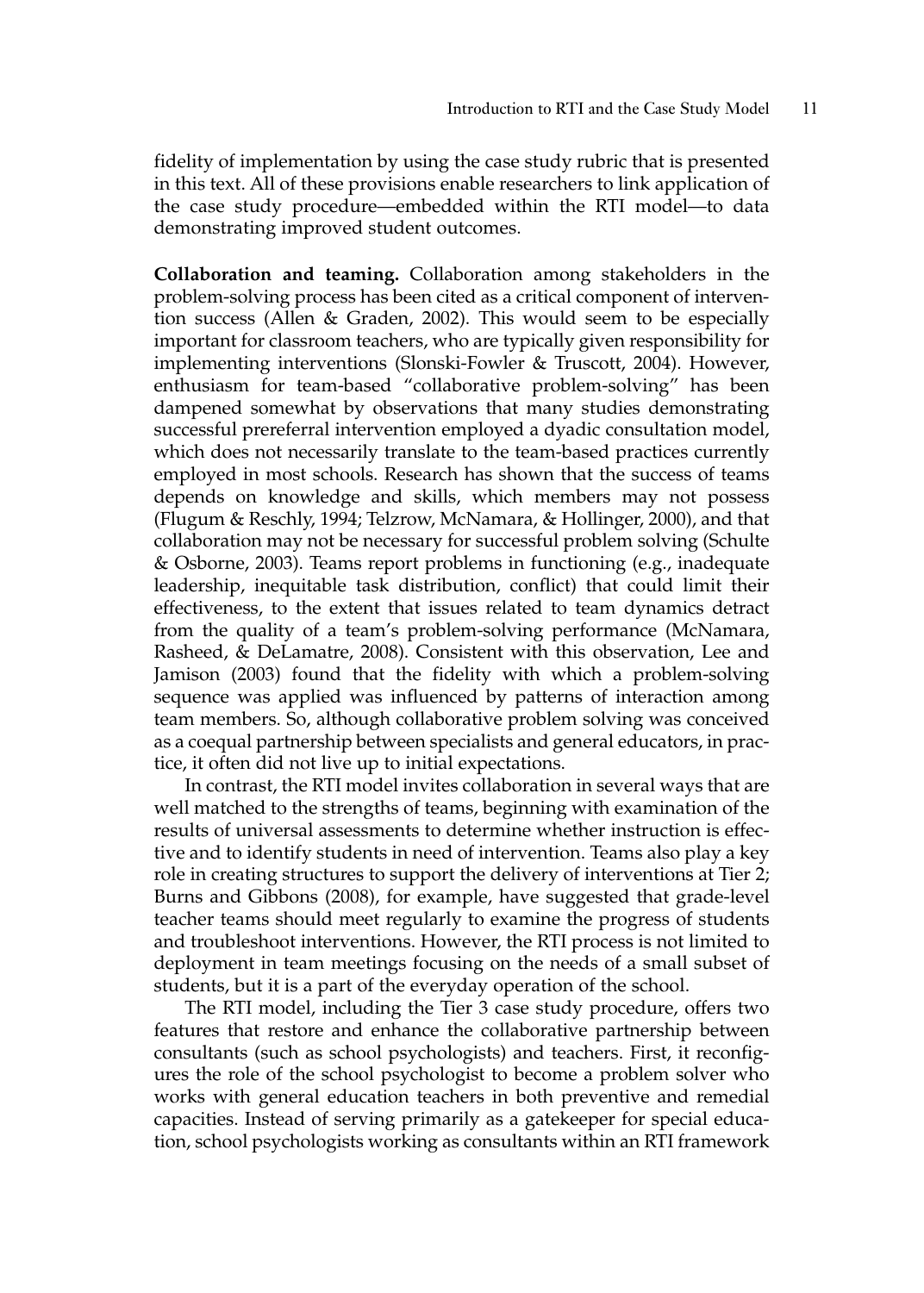help teachers accomplish their classroom goals. As the relationship between a teacher and the school psychologist develops, a level of trust and mutual understanding facilitates the selection and use of assessment and intervention strategies that are not only appropriate to the needs of students but also feasible for classroom use.

The nature of Tier 2 interventions also holds promise in eliciting a greater degree of cooperation from classroom teachers. General education teachers may have limited knowledge of alternative strategies, and they are sometimes unwilling to attempt interventions, particularly if they view them as complicated and demanding. At Tier 2, interventions that are appropriate for use in general education settings, many of them standard protocols designed for small groups of students, are recommended. If teachers themselves are responsible for delivering Tier 2 interventions, they need only learn those strategies selected for implementation at their grade level or for targeted deficits (e.g., standard protocols or methods such as peer-assisted learning) and techniques for enhancing their effectiveness (e.g., adding rewards, increasing frequency of intervention sessions).

In some cases, the instructional interventions used at Tier 2 can be adapted for use with an entire class. These qualities make it easier and more practical for teachers to deliver interventions to students in general education settings. By reducing the demand on teachers to provide individual accommodations for students who will instead receive small group intervention at Tier 2, the RTI process may lead to greater willingness on the part of teachers to provide individualized intervention for those few students who reach Tier 3.

**Interventions.** Clearly, the quality and integrity of interventions are key elements of success. There is substantial concern about the *quality and integrity of interventions* in the prereferral model. Despite the call for the use of research-based practices, interventions often are of poor quality, inadequately defined, and poorly communicated to those responsible for providing the interventions (Flugum & Reschly, 1994; Telzrow et al., 2000). Interventions also suffer from a lack of infrastructure to support them, resulting in inadequate integrity; that is, those delivering interventions often do so in ways that differ significantly from the initial plan, if they deliver them at all (Gresham, 1989). Since many prereferral teams fail to collect appropriate progress-monitoring data, they have no means to determine on a timely basis whether interventions are having the desired effect (Telzrow et al., 2000).

As a systematic procedure for creating and supporting feasible interventions in general education at Tier 2, the RTI process is likely to yield greater degrees of intervention integrity; that is, classroom teachers may be more likely to implement them as designed. Since the needs of a greater proportion of students can be adequately addressed at Tier 2, teachers may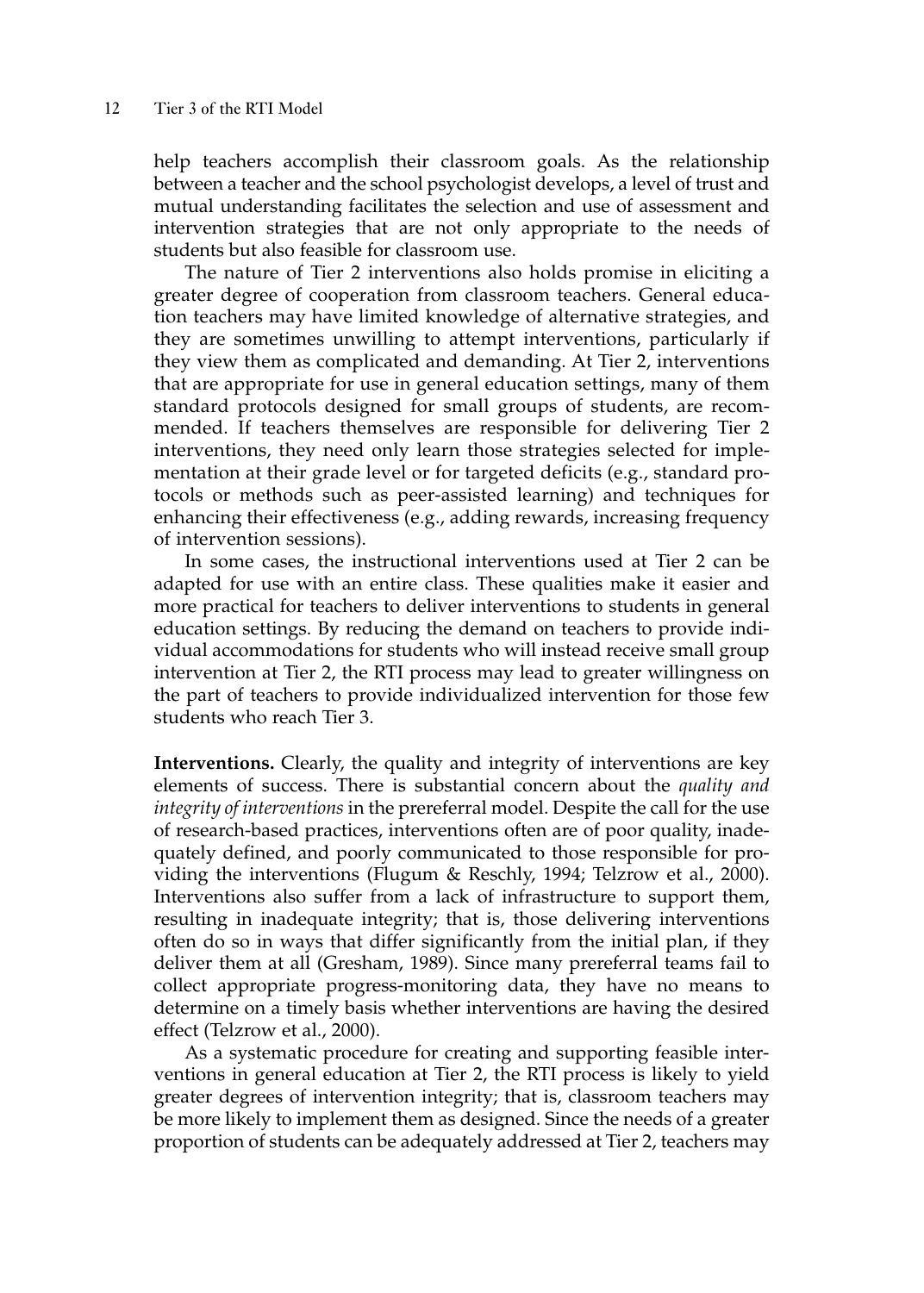be better able to manage the demands for individualized intervention at Tier 3. The case study model requires that interventions be monitored for implementation integrity and offers recommendations for doing so (e.g., the use of observers, performance feedback, and implementation checklists). This provision increases the likelihood that interventions will be administered appropriately and consistently. Finally, a growing network of resources supports the selection and delivery of scientific, researchbased interventions.

Currently, sources of empirical evidence for intervention efficacy are found in various literatures and sponsored Web sites (Kratochwill, Clements, & Kalymon, 2007). The Clearinghouse of Evidence-based Practices (Kratochwill, 2007), although in its infancy, is planned to evaluate and organize interventions in an easy-to-use, convenient location. In a meta-analysis of available research, Swanson, Hoskyn, and Lee (1999) identified a number of interventions found to be effective for children with academic performance problems; these and other studies are a rich source of information about evidence-based strategies that can be embedded at various tiers of intervention. In addition to the selection of quality interventions, the case study model employs data collection and progress-monitoring procedures (as well as clear decision rules) that identify ineffective interventions several weeks (rather than months) after their initiation, so they can be improved or replaced with more effective strategies on a timelier basis.

**Biased decision making.** Most prereferral models depend on subjective referrals or biased decision making to identify students who need additional help. For example, studies have shown that teachers are influenced by children's characteristics when deciding whether to refer children for evaluation (Bahr, Fuchs, Stecker, & Fuchs, 1991; Clarizio, 1992). Concern also has been expressed about teachers' ability to reliably identify all students needing assistance, as well as their willingness to do so (Slonski-Fowler & Truscott, 2004). At the other end of the spectrum are concerns about the referral of students whose problems really don't require the intensive problem-solving process used in prereferral intervention. In some instances, the failure of poorly planned or inadequate interventions led teams to conclude that evaluation for a learning disability was the only route to meaningful intervention for many students (McNamara, DeLamatre, & Rasheed, 2002; McNamara & Hollinger, 2003).

Biased decision making regarding referral and program placement leads to over or under representation of diverse student populations and to unreliable application of standards for determining children's need and eligibility for services requiring scarce educational resources (e.g., special education and related services). The remedy for bias lies in the use of a structured, data-based process that provides clear, explicit rules for decision making, not only eliminating bias from decision making but also providing accountability information.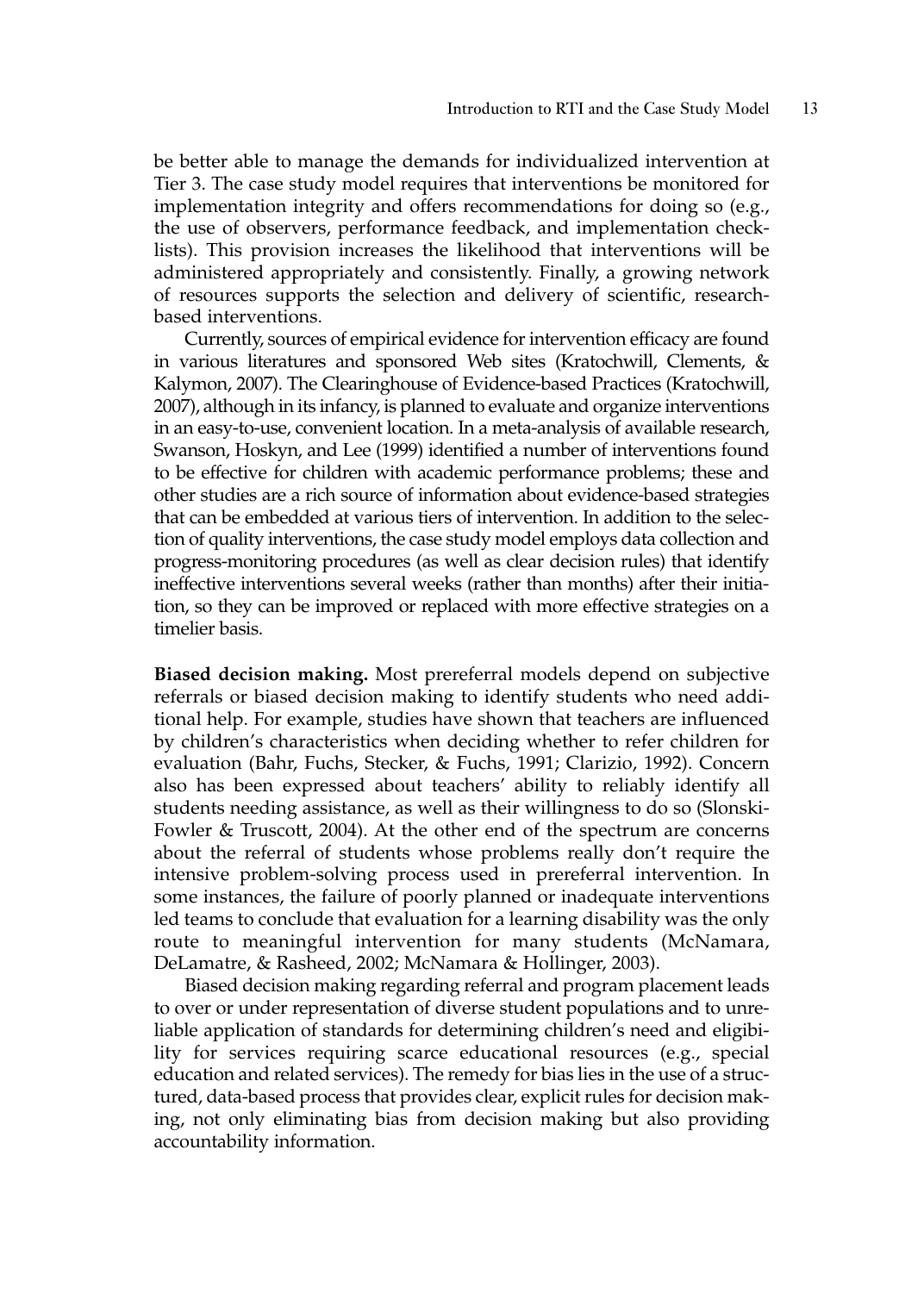At Tiers 1 and 2 of the RTI model, student learning is assessed periodically using measures directly related to the general education curriculum. Data are displayed on a graph that can be used to decide whether adequate progress toward curricular goals is occurring either for groups of students (Tier 1) or for those receiving more intensive services (Tier 2). When growth is inadequate, intervention can be changed or intensified. At Tier 3, data already collected at Tiers 1 and 2 can be used to define a child's problem in behavioral terms. With bias eliminated and a commitment to effective intervention for all children, schools can modify instructional practices and adjust decision rules so that appropriate proportions of the student population are represented at each tier of the RTI model.

The most common three-tier RTI model (see Figure 1.1) suggests that Tier 1 instruction will elicit an adequate response from 80% of the student population; Tier 2 intervention will be sufficient for 15%; and Tier 3 intervention will be needed by 5% of the school population (Reschly, 2008). These cutoff points are somewhat arbitrary, and it may be prudent to adjust them according to the needs of the school population, since it may not always be feasible to strengthen instruction to the degree required for success at Tiers 1 and 2. For example, a school with a large proportion of students who are functioning well below the expected national benchmark may choose to increase the proportion of students in Tiers 2 and 3. In this way, the RTI system allows for regulation of stable numbers of students who qualify for special education services (a subset of those receiving intensive intervention at Tier 3).

When properly applied, the research-based instruction and supports of Tiers 1 and 2 will have been successful for some children, thereby enabling problem-solving teams to address only the problems of those children who need individualized assessment and intervention. This *gating function* is one of the most valuable features of RTI. Without it, intervention teams receive referrals to conduct evaluations and plan individualized interventions for children who might have been successful with intensified small-group instruction, thereby consuming time and resources needed elsewhere.

**Special education focus.** Prereferral intervention has been plagued by a narrow view of it as a *prerequisite to special education evaluation.* Many educators persist in believing that special education placement in itself will solve children's academic and behavior problems, and they are not motivated to implement "general education" interventions that they expect to fail (Eidle, Truscott, Meyers, & Boyd, 1998). Financial incentives promote special education placement (i.e., federal funds based on annual counts of children with disabilities), and teachers may be motivated to seek placement that will relieve them of responsibility for children who are difficult to teach. Consequently, the prereferral intervention process is sometimes regarded as a necessary evil on the way to the *real* intervention known as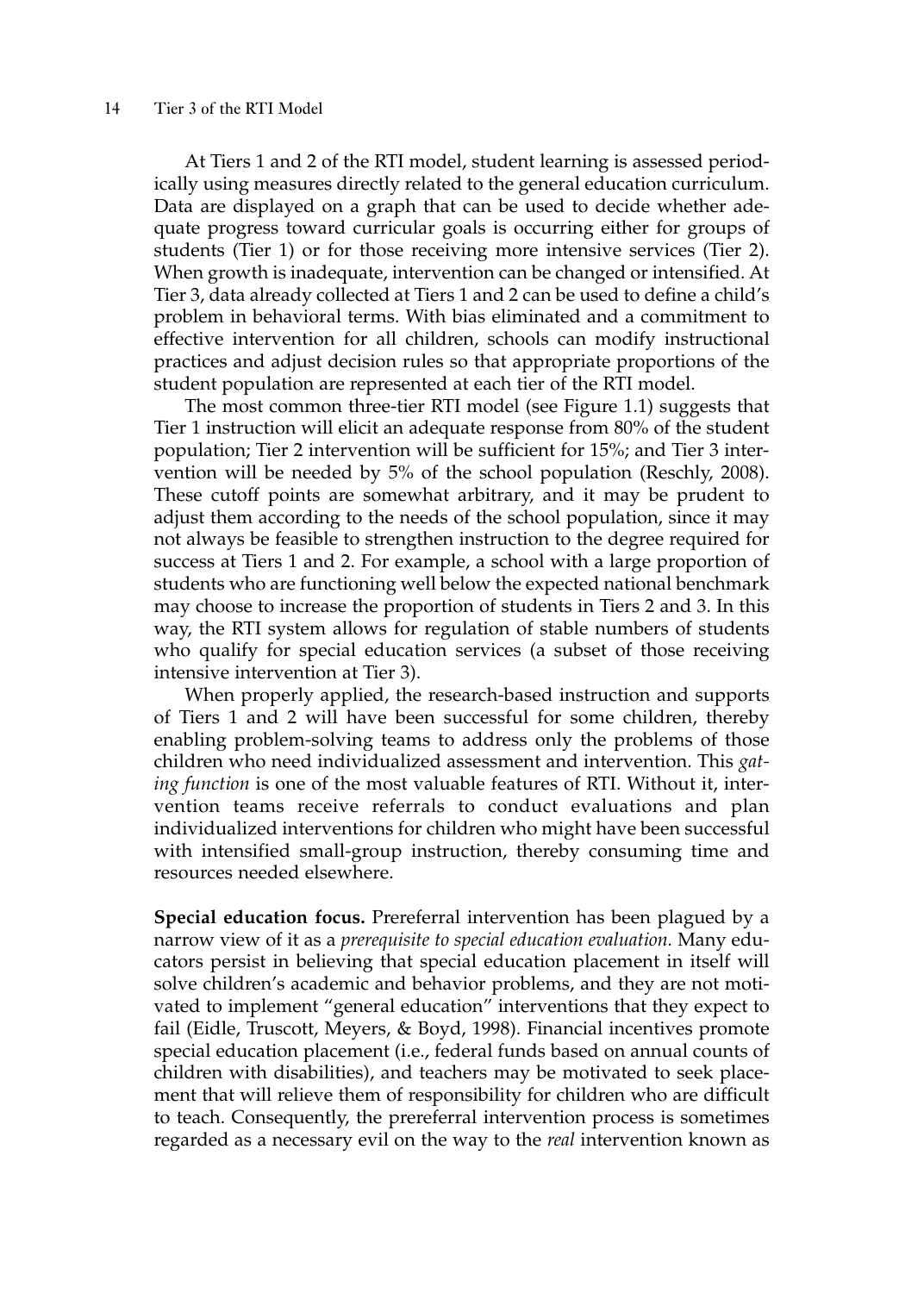special education, and prereferral intervention is undertaken with an expectation of failure.

Apart from findings consistently demonstrating that special education has not been effective in resolving children's academic problems, labeling children with a disability is a high-stakes decision that should not be undertaken without adequate justification (Burns, Jacob, & Wagner, 2008). In addition, as the law places increasingly greater demands on schools to show evidence of actual gains in student performance, special education placement may be less likely to be regarded as a panacea.

When it is necessary to use information generated in an RTI framework for making special education eligibility and classification decisions about individual students, such information should be interpreted as *an indicator of the student's need for intensive interventions* rather than a diagnostic tool. RTI is a better source of information about effective instruction and intervention than it is for the classification of children's abilities and disabilities. Essentially, it is a "rule-in strategy" to find the most appropriate intervention, not a "rule-out strategy" for identifying what does not work. The second phase of Tier 3 (which we have termed *Tier 3b*) is not a series of actions that is separate from and *follows* the RTI process but an evaluation of the nature of effective interventions that have been developed through the case study process. Although Tier 3 is not equivalent to special education, as some interpretations suggest, it can lead to and inform the eligibility determination process.

The case study model has been structured to include a detailed series of requirements and has been transformed into the case study rubric (presented in Chapter 10) to guide implementation and to ensure that all student concerns are addressed in a consistent manner. Key elements of the model include collaborative problem solving, data-based decision making, logical linkage between the stages, and fidelity of case study procedures.

In the first phase of the case study, facilitators verify that data gathered from Tiers 1 and 2 are sufficient to initiate a more focused and intensive problem-solving process. Also during this phase, the behavior is operationally defined and quantified in terms of both current and desired levels of performance, and the severity and importance of the problem are documented ("problem identification and certification"). In the second phase ("problem analysis"), data from various sources are used to generate hypotheses for academic and behavior problems, based on both skill and performance perspectives. Resulting "high probability" hypotheses are tested to verify the cause of the problem; these hypotheses can be linked to appropriate intervention strategies. In the third phase ("plan implementation"), research-based interventions are implemented, while treatment integrity and intervention effectiveness are monitored. Finally, in the fourth and last phase ("plan evaluation"), progress-monitoring data are evaluated to determine intervention effectiveness; successful interventions